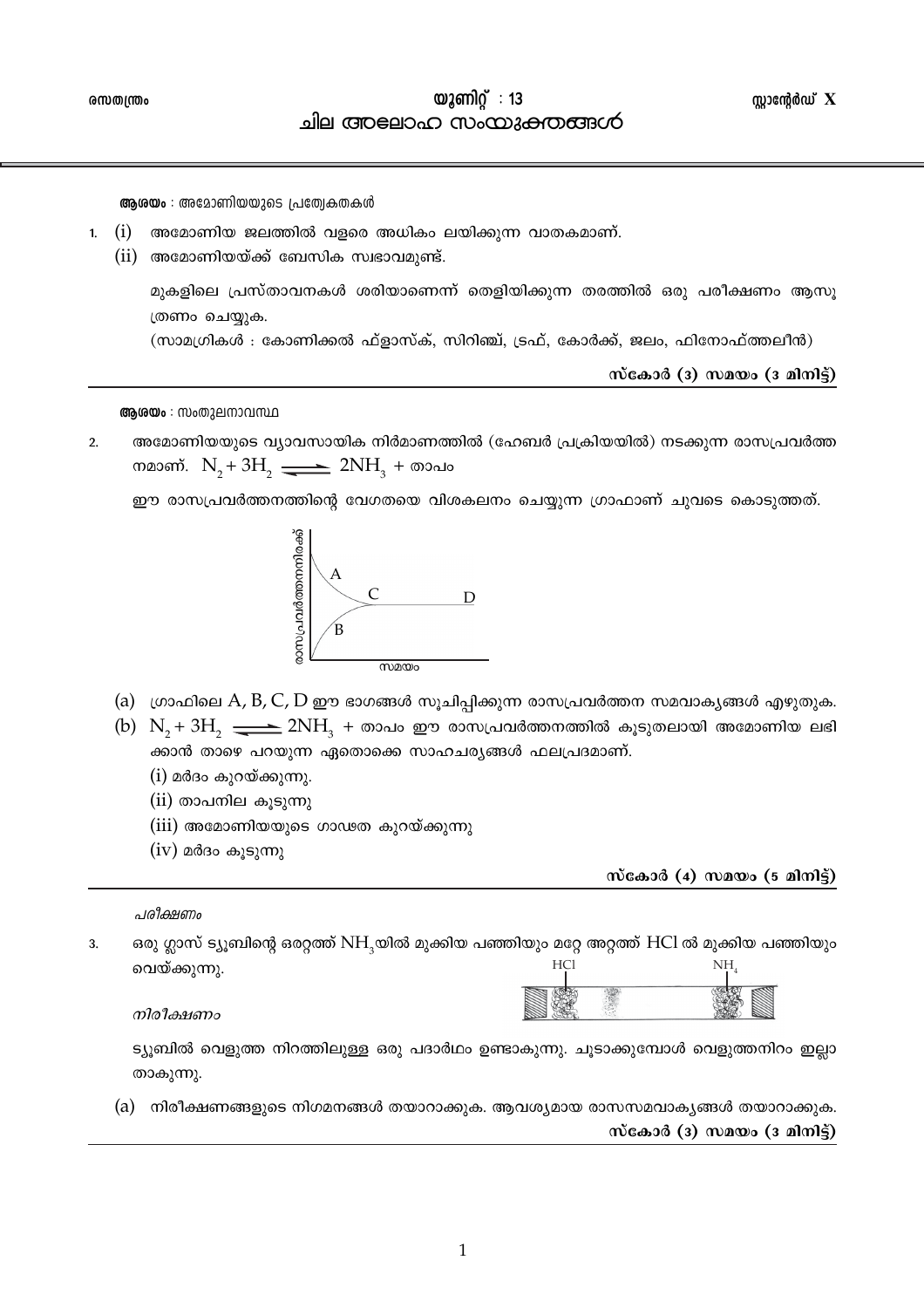**ആരയം** : അമോണിയയുടെ നിർമാണം

- കാൽസ്യം ഹൈഡ്രോക്സൈഡും അമോണിയം ക്ലോറൈഡും കലർന്ന മിശ്രിതം ചൂടാക്കുന്നു. അമോ  $\overline{4}$ . ണിയ വാതകം ഉണ്ടാകുന്നു.
	- (a) ഈ രാസപ്രവർത്തനത്തിന്റെ രാസസമവാക്യം എഴുതുക.
	- (b) ഉണ്ടാകുന്ന അമോണിയാവാതകത്തെ തിരിച്ചറിയാൻ രണ്ട് മാർഗങ്ങൾ നിർദേശിക്കുക.

സ്കോർ (3) സമയം (3 മിനിട്ട്)

ഫെറിക് നൈട്രേറ്റ് + പൊട്ടാസ്യം തയോസയനേറ്റ് <del>\_\_\_\_\_\_</del> ഫെറിക് തയോസയനേറ്റ് (രക്തത്തിന്റെ 5. കടുംചുവപ്പ്) + പൊട്ടാസ്യം നൈട്രേറ്റ്

ഈ പരീക്ഷണം ചെയ്തതിനുശേഷം ലഭിച്ച ചുവപ്പ് നിറത്തിലുള്ള ലായനി നേർപ്പിച്ച ശേഷം വ്യത്യസ്ത ബീക്കറുകളിൽ എടുത്ത് താഴെപ്പറയുന്ന പ്രവർത്തനങ്ങൾ ചെയ്യുന്നു. എപ്പോഴാണ് ചുവപ്പ് നിറം കൂടി വരുന്നത്. ഉത്തരത്തിന് വിശദീകരണം നൽകുക.  $(2)$ 

| (b) ഫെറിക് നൈട്രേറ്റ് ചേർക്കുക<br>(c) പൊട്ടാസ്യം തയോസയനേറ്റ് ചേർക്കുക |                             |
|-----------------------------------------------------------------------|-----------------------------|
|                                                                       | സ്കോർ (4) സമയം (4 മിനിട്ട്) |

ആശയം : സംതുലനാവസ്ഥ

- 6. (a) സംതുലനാവസ്ഥയിലുള്ള ഒരു വ്യൂഹത്തിന്റെ പുനർക്രമീകരണത്തിന് അതിന്റെ ഏതൊക്കെ ഘട കങ്ങളിൽ മാറ്റം വരുത്താം.  $(1)$ 
	- (b)  $A + B \longrightarrow C + D + \omega \omega$  $(1)$ ഈ രാസപ്രവർത്തനത്തിൽ കുടുതലായി ഉൽപ്പന്നങ്ങൾ ലഭിക്കാൻ താപനിലയിൽ എന്ത് മാറ്റം വരുത്തണം.

സ്കോർ (2) സമയം (2 മിനിട്ട്)

**ആരയം** : സംതുലനാവസ്ഥയിൽ മർദത്തിന്റെ സ്വാധീനം

7. 
$$
A_{(g)} + B_{(g)} \longrightarrow 2C_{(g)}
$$
  
\n $P_{(g)} + Q_{(g)} \longrightarrow M_{(g)} + N_{(g)}$   
\n $X_{(g)} + Y_{(g)} \longrightarrow 2R_{(g)} + Q_{(g)}$ 

തന്നിരിക്കുന്ന ഉഭയദിശാപ്രവർത്തനങ്ങളിൽ മർദത്തിന് സ്വാധീനമുള്ളത് ഏത്? കാരണമെന്ത്?

സ്കോർ (2) സമയം (2 മിനിട്ട്)

ആരയം : സംതുലനാവസ്ഥയിൽ താപനിലയുടെ സ്വാധീനം

ഒരു ഉഭയദിശാപ്രവർത്തനത്തിൽ പുരോപ്രവർത്തനം താപമോചകമാണ്. പുരോപ്രവർത്തനത്തിന്റെ  $\mathbf{R}$ വേഗത കൂട്ടാൻ താപനിലയിൽ എന്ത് മാറ്റമാണ് വരുത്തേണ്ടതെന്ന് വിശദീകരിക്കുക.

സ്കോർ (2) സമയം (2 മിനിട്ട്)

## ആശയം : സംതുലനാവസ്ഥ

അമോണിയയുടെ വ്യാവസായിക നിർമാണമായ ഹേബർപ്രക്രിയയിലെ രാസപ്രവർത്തനമാണിത്.  $\mathbf{q}$ 

 $N_2 + 3H_2 \longrightarrow 2NH_3 + \infty$ 

ഈ പ്രവർത്തനത്തിൽ താഴെപ്പറയുന്ന സാഹചര്യങ്ങൾ സ്ഥീകരിക്കാനുള്ള കാരണങ്ങൾ നിർദേശി ക്കുക.

- (a) താപനില  $500^{\circ}$ C ആയി നിജപ്പെടുത്തിയിരിക്കുന്നു  $(2)$
- (b) Fe ഉൽപ്രേരകമായി ഉപയോഗിക്കുന്നു.

സ്കോർ (3) സമയം (3 മിനിട്ട്)

 $(1)$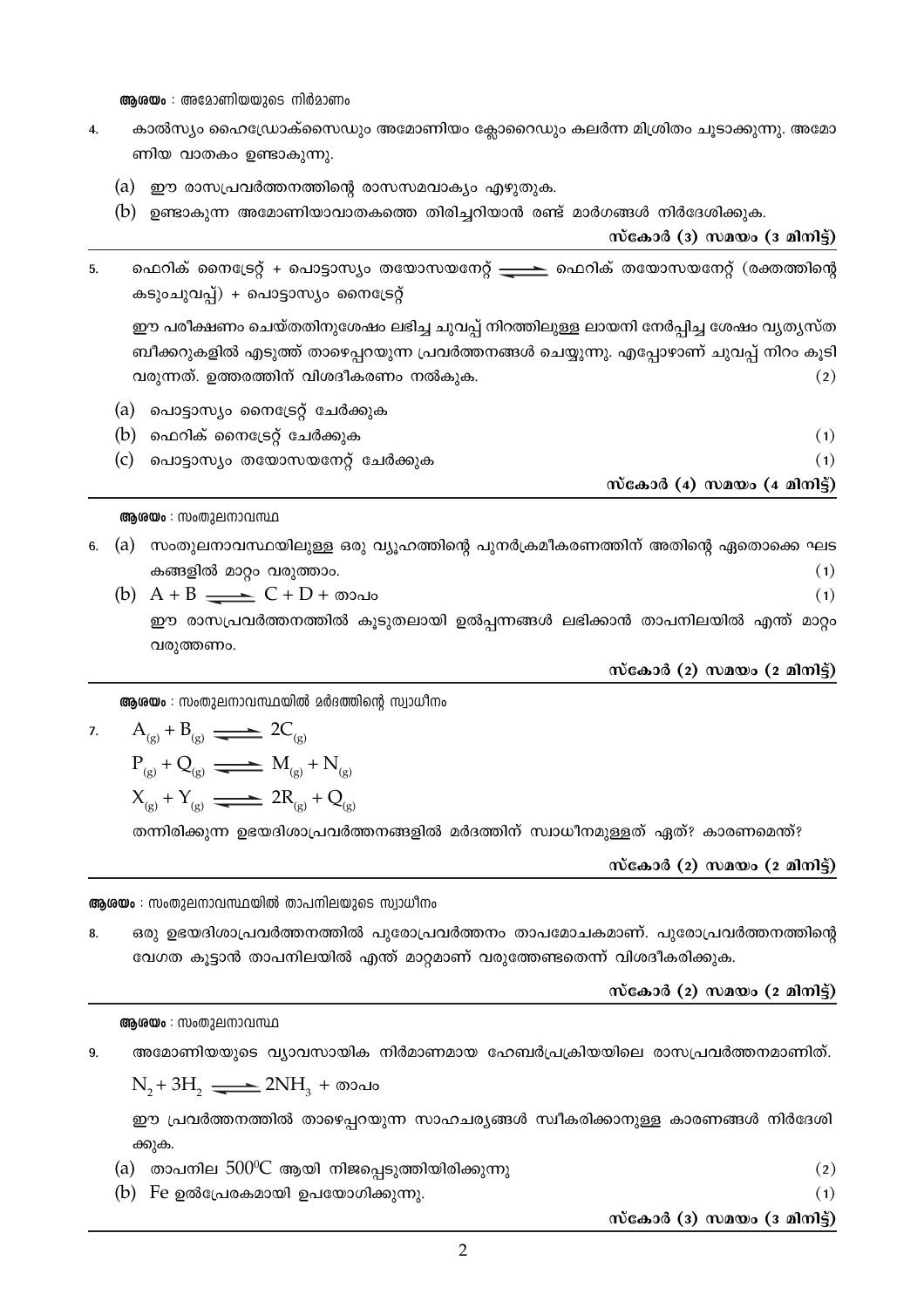സൾഫ്യുരിക് ആസിഡിന്റെ വ്യാവസായിക നിർമാണത്തിന്റെ രാസപ്രവർത്തനക്രമം തയാറാക്കുക.  $10.$ 

 $\ldots \ldots \ldots \ldots \ldots \ldots + O_2 \longrightarrow 2SO_3$  $SO_3 + H_2SO_4 \rightarrow$  .................. 

സ്കോർ (4) സമയം (4 മിനിട്ട്)

 $(1)$ 

- സൾഫ്യൂരിക് ആസിഡിന്റെ വ്യാവസായിക നിർമാണത്തിലെ ചില പ്രത്യേകതകൾ തന്നിരിക്കുന്നു.  $11.$ ഇവയ്ക്ക് വിശദീകരണം നൽകുക.
	- (a) അനുകൂല താപനിലയായി  $450^{\circ}$ C ഉപയോഗിക്കുന്നു.  $(1)$
	- (b) അന്തരീക്ഷമർദം 1-2 atm ആയി നിജപ്പെടുത്തിയിരിക്കുന്നു.
	- (c)  $SO_3$ ജലത്തിൽ ലയിപ്പിച്ച്  $H_3SO_4$  നിർമിക്കാതെ 98%  $H_3SO_4$  ലയിപ്പിച്ച് ഒലിയം നിർമിക്കുന്നു. (1) സ്കോർ (3) സമയം (4 മിനിട്ട്)
- സൾഫ്യുരിക് ആസിഡിന്റെ പ്രധാനമായ രണ്ട് ഗുണങ്ങളാണ് നിർജലീകരണഗുണവും ശോഷകാരക  $12.$ ഗുണവും. ഇത് രണ്ടും തെളിയിക്കാൻ ഓരോ ഉദാഹരണങ്ങൾ നൽകുക.

സ്കോർ (2) സമയം (2 മിനിട്ട്)

- ഒരു ടെസ്റ്റ്യൂബിൽ അൽപ്പം നേർത്ത  $\rm{H}_s$ SO, എടുത്ത് അതിലേക്ക് അൽപ്പം സോഡിയം കാർബണേറ്റ്  $13.$ ചേർക്കുന്നു. ഉണ്ടായ വാതകത്തെ തെളിഞ്ഞ ചുണ്ണാമ്പുവെള്ളത്തിലൂടെ കടത്തിവിടുമ്പോൾ അത് പാൽ നിറമായി. രാസസമവാക്യം പൂർത്തിയാക്കുക.
	- (a)  $\text{Na}_2\text{CO}_3 + \text{H}_2\text{SO}_4 \longrightarrow \text{Na}_2\text{SO}_4 + \dots + \text{H}_2\text{O}$  $(1)$
	- (b) സൾഫ്യൂരിക് ആസിഡിനെ ഏത് ലവണവുമായി പ്രവർത്തിപ്പിച്ചാൽ ഹൈഡ്രോക്ലോറിക് ആസിഡ് നിർമിക്കാം. രാസസമവാകൃമെഴുതുക.  $(2)$

സ്കോർ (3) സമയം  $(4$  മിനിട്ട്)

- ഒരു ലവണത്തിന്റെ ജലീയ ലായനിയിൽ പുതുതായി തയാറാക്കിയ ഫെറസ് സൾഫേറ്റ് ലായനി 14. ചേർത്ത് ടെസ്റ്റ്യൂബിന്റെ അരികിലൂടെ ഗാഢ  $H_{\gamma}SO_{4}$  ചേർത്തപ്പോൾ ലായനികൾ യോജിക്കുന്ന ഭാഗത്ത് തവിട്ടുനിറത്തിലുള്ള ഒരു വളയം രൂപപ്പെടുന്നു.
	- (a) ലവണത്തിൽ ഏത് അയോണാണുള്ളത്  $(1)$  $(\alpha_{\mathcal{R}})$ ടൈറഡ്, കാർബണേറ്റ്, നൈട്രേറ്റ്)  $(1)$

(b) സൾഫേറ്റുകളെ തിരിച്ചറിയാനുള്ള ഒരു പരീക്ഷണം നിർദേശിക്കുക.

സ്കോർ (2) സമയം (3 മിനിട്ട്)

ആരയം : അമോണിയം ക്ലോറൈഡിന്റെ വിഘടനം

ഒരു പദാർഥം ടെസ്റ്റ്യൂബിൽ എടുത്ത് ചൂടാക്കുന്നു. ടെസ്റ്റ്യൂബിന്റെ വായ്ഭാഗത്ത് ഗാഢ HCl ൽ മുക്കിയ 15 ഗ്ലാസ് റോഡ് കൊണ്ടുവന്നപ്പോൾ കട്ടിയുള്ള വെളുത്ത പുകയുണ്ടായി. ചുവന്ന ലിറ്റ്മസ് പേപ്പർ കൊണ്ടുവന്നപ്പോൾ അത് നീലയും പിന്നീട് ചുവപ്പും ആയി മാറി.

| (a) ചൂടാക്കിയ പദാർഥം ഏത്?                  |  |
|--------------------------------------------|--|
| (b) പ്രവർത്തനഫലമായി ഉണ്ടായ ഉല്പന്നങ്ങൾ ഏവ? |  |
| (c) പ്രവർത്തന സമവാക്യം എഴുതുക?             |  |

സ്കോർ (3) സമയം (5 മിനിട്ട്)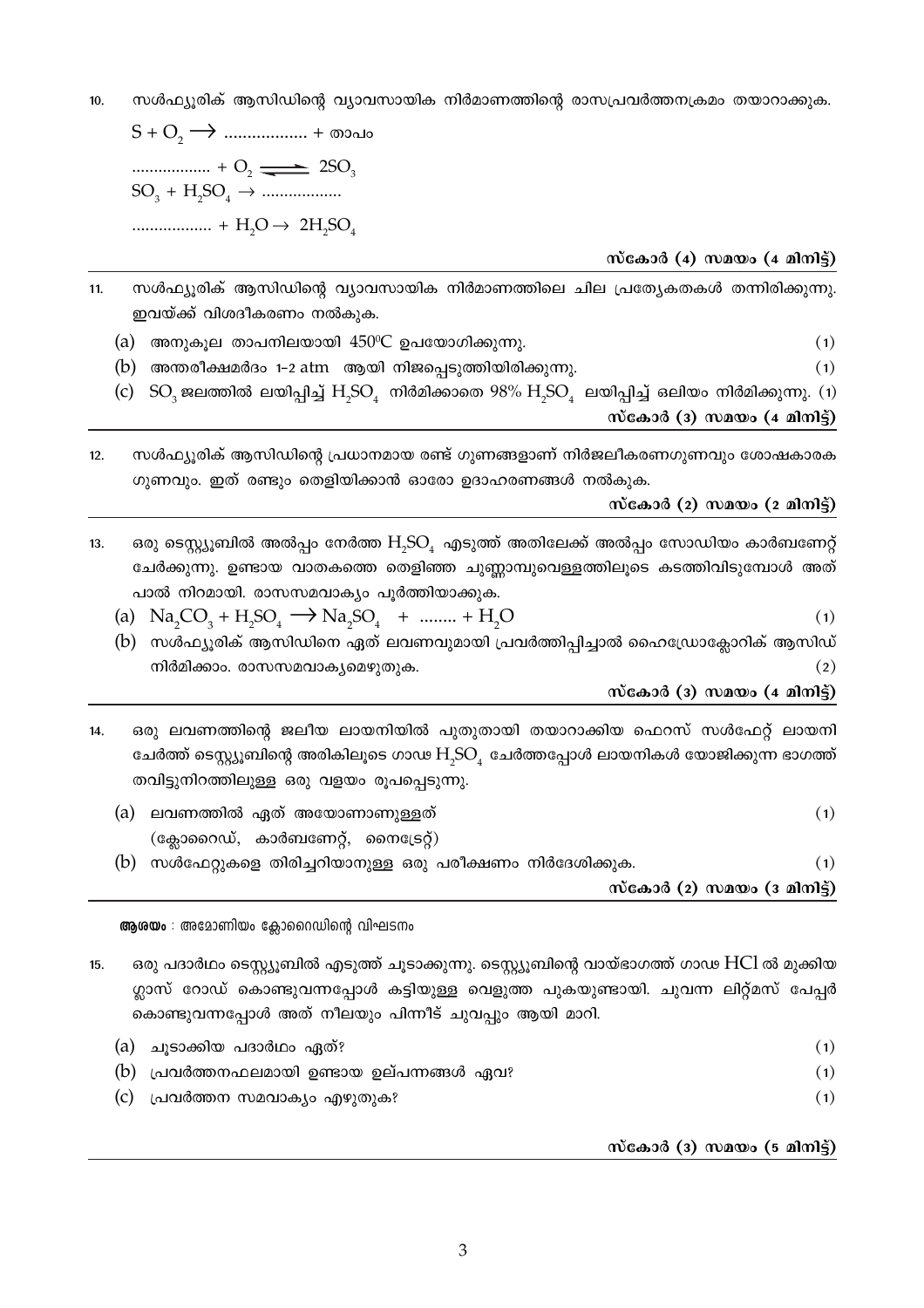**ആരയം** : പരീക്ഷണശാലയിൽ അമോണിയ നിർമിക്കുന്നവിധം

അമോണിയ പരീക്ഷണശാലയിൽ നിർമിക്കുന്ന രീതിയുടെ ചിത്രീകരണമാണ് താഴെ കൊടുത്തിരി 16. ക്കുന്നത്.



ഈ ചിത്രത്തിലെ തെറ്റ് ചൂണ്ടിക്കാണിച്ച് അപാകത തിരുത്തുക (ചിത്രം വരയ്ക്കേണ്ടതില്ല). കാരണം വ്യക്തമാക്കുക.

സ്കോർ (2) സമയം (2 മിനിട്ട്)

ആരയം : അമോണിയയുടെ രാസപ്രവർത്തനം

 $17.$ ചിത്രത്തിലേതുപോലെ പദാർഥങ്ങൾ ഒരു ഗ്ലാസ് ട്യുബിൽ ക്രമീകരിക്കുന്നു.



ആശയം : അമോണിയയുടെ രാസഗുണങ്ങൾ തിരിച്ചറിയുന്നു.



സ്കോർ (3) സമയം (3 മിനിട്ട്)

ആശയം : ഉഭയദിശാപ്രവർത്തനം

- $N_{\gamma(\sigma)} + 3H_{\gamma(\sigma)} \longrightarrow 2NH_{\gamma(\sigma)} + \infty$ 19.
	- (a) ഈ രാസപ്രവർത്തനത്തിൽ എത്ര മോൾ അഭികാരകങ്ങളും, എത്ര മോൾ ഉല്പന്നങ്ങളും ഉണ്ടാ കുന്നു?  $(1)$
	- (b) ഈ വ്യൂഹത്തിൽ കൂടുതൽ ഉല്പന്നം കിട്ടുന്നതിന് മർദത്തിൽ എന്ത് മാറ്റം വരുത്തണം? കാരണം എഴുതുക?  $(2)$

സ്കോർ (3) സമയം  $(4 \text{ and } 5)$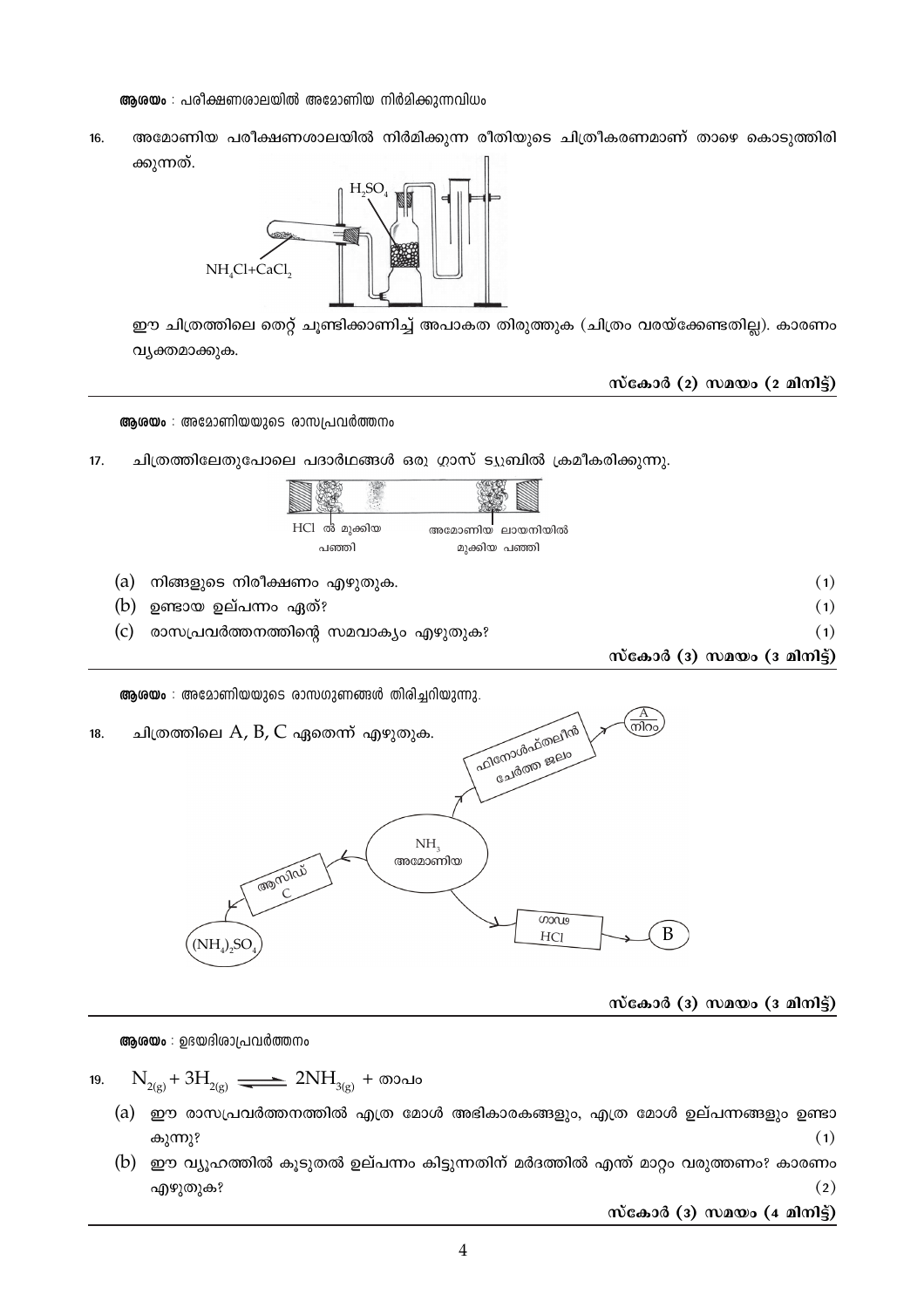## ആരയം : ലവണങ്ങളുടെ രോധനാപരീക്ഷണം

| സൈട്രേറ്റ് | ബേരിയം ക്ലോറൈഡ്               | വെളുത്ത അവക്ഷിപ്തം   |
|------------|-------------------------------|----------------------|
| ക്ലോറൈഡ്   | FeSO <sub>4</sub> , $H_2SO_4$ | വെളുത്ത അവക്ഷിപ്തം   |
| സൾഫേറ്റ്   | സിൽവർ നൈട്രേറ്റ്              | ബ്രൗൺ റിംഗ് ടെസ്റ്റ് |

താഴെ കൊടുത്തിരിക്കുന്ന പട്ടിക വിശകലനം ചെയ്ത് അനുയോജ്യമായ ബന്ധം കണ്ടെത്തുക. 20.

സ്കോർ (3) സമയം (3 മിനിട്ട്)

**ആരയം** :  $H_2SO_4$  ന്റെ രാസഗുണങ്ങൾ

ഒരു വാച്ച് ഗ്ലാസ്സിൽ നീലനിറമുള്ള തുരിശ് ക്രിസ്റ്റലുകൾ എടുത്ത് അതിൽ ഒരു പദാർഥം ചേർത്ത  $21.$ പ്പോൾ നീലനിറം മാറി. ജലം ചേർത്തപ്പോൾ നീലനിറം തിരികെ ലഭിച്ചു.

| (a) ചേർത്ത പദാർഥം ഏതാണ്?                                    |     |
|-------------------------------------------------------------|-----|
| (b) തുരിശിന്റെ നീലനിറം നഷ്ടപ്പെടാൻ കാരണം എന്ത്?             | (1) |
| (c)  ചേർത്ത പദാർഥത്തിന്റെ ഏത് ഗുണമാണ് ഇവിടെ വ്യക്തമാകുന്നത് | (1) |

സ്കോർ (3) സമയം (3 മിനിട്ട്)

ആശയം : ഉഭയദിശാ പ്രവർത്തനത്തിൽ മർദത്തിന്റെ സ്വാധീനം

22. 
$$
N_{2(g)} + O_{2(g)} \longrightarrow 2NO_{(g)}
$$

മുകളിൽ കൊടുത്തിട്ടുള്ള രാസപ്രവർത്തനത്തിൽ മർദത്തിന്റെ സ്വാധീനം എന്താണ്? നിങ്ങളുടെ ഉത്തരം ന്യായീകരിക്കുക.

സ്കോർ  $(2)$  സമയം  $(2 \text{ and } 3)$ 

ആരയം : അമോണിയ വാതകത്തിന്റെ പ്രത്വേകതകൾ

ഈ പരീക്ഷണത്തിലൂടെ വ്യക്തമാകുന്ന അമോണിയയുടെ  $(NH_3)$  രണ്ട് ഗുണങ്ങൾ ഏതെല്ലാം? 23.





ആശയം : ഉഭയദിശാപ്രവർത്തനങ്ങൾ, സ്വാധീനിക്കുന്ന ഘടകങ്ങൾ

സൾഫ്യൂറിക് ആസിഡിന്റെ വ്യാവസായിക നിർമാണത്തിലെ ഒരു ഘട്ടത്തിൽ നടക്കുന്ന പ്രവർത്തന 24. മാണ് താഴെ നൽകുന്നത്.